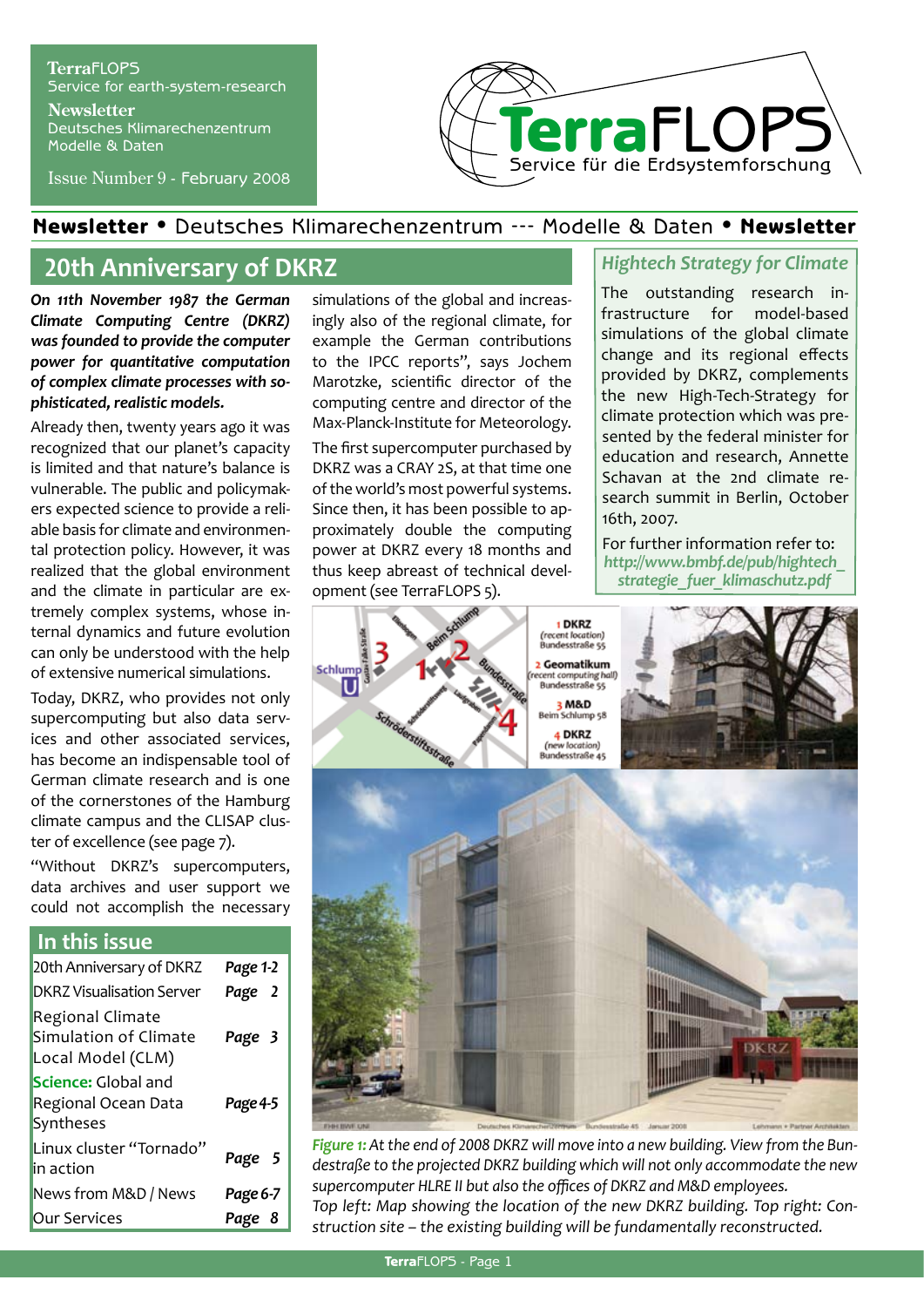# **20th Anniversary of DKRZ / DKRZ Visualisation Server**

### *"Birthday present": Investments into new facility and computers*

At the end of 2008 DKRZ will move into a new building, which is funded with 26 million euro by the City of Hamburg (Figure 1). In addition a new high performance computer and a new data archive, being funded by the BMBF with more than 33 million euro will be installed at the new facilities. The new supercomputer, an IBM Power6 system, will exceed the capacity of the existing

system approximately by a factor of 60. With a peak performance of more than 140 Teraflop/s (140 trillion floating point operations per second) the computer will again be one of the world-wide largest supercomputers being used for scientific purposes.

The annual operation costs of the centre of approximately six million euro will be borne by the shareholders of DKRZ (see page 8).

[Joachim Biercamp]

# *HLRE II Facts*

At the end of 2008 the new High Performance Computer System for Earth System Research (HLRE II) will be installed in the new building of DKRZ (Figure 1).

### **HLRE statistics:**

- 240 IBM "Power6" Nodes
- 16 Dual core CPUs each, thus altogether 7680 Cores
- 19 GigaFlops/Core, i.e. more than 140 TeraFlops Peak performance
- 120 TeraByte Memory
- 2 PetaByte Disc (additional 3 PetaByte to be installed in 2011)

# *DKRZ Visualisation Server*

In 2007, DKRZ installed a new high end visualisation server system ("HP SVA") with the aim to complement the HLRE compute service and data service.

The system is primarily intended for interactive visualisation of model data, especially for challenging applications such as the 3D visualisation of 3D time dependent multivariate data. A client-server solution for remote 3D rendering enables to work interactively with the system via the internet. Also, a new domain specific visualisation software based on "Amira" substantially simplifies the 3D visualisation workflow compared with other solutions.

In January 2008, two introductory courses on the usage of the new system have already been held at DKRZ (Figure 2). Two further courses at GKSS and AWI will be given in the near future. The slides can be found at: *http://www.dkrz.de/dkrz/workshops/ Vis\_Introduction\_2008\_slides*

**How to get access to the system:** Ask your project administrator to apply for access to "vision" for your account. This can be done by using the usual project administration pages. For further information or request for additionally courses, please contact Michael Böttinger (*boettinger@dkrz.de*).

[Jana Meyer, Michael Böttinger]



*Figure 2: Introduction to the visualisation system and its usage given by Michael Böttinger.*

## *Users involvement in the HLRE II procurement*

The requirements of the DKRZ user group for the new supercomputer were taken into account in the preparation of the request for tender and the selection of a benchmark suite. DKRZ jointly with representatives from IfM Geomar, MPG, University Hamburg, University Hannover, GKSS, DLR and University Cottbus, chaired by Bernadette Fritzsch, evaluated the results and decided on the priority of individual benchmarks. Thereby the present usage profile of NEC SX-6 as well as the future developments were considered. It is expected that the workload of the new computer will consist of larger (and coupled) models requiring an increasing number of processors and at the same time still many moderately parallel applications. From this estimated mix of capability and capacity computing it followed that both - the throughput rate and the single benchmark performance - had to be considered. The selection and evaluation process for HLRE II as well as DKRZs decision for IBM were reviewed and endorsed by a committee appointed by BMBF. The members of the committee were Al Kellie (NCAR), Walter Zwieflhofer (ECMWF), Gerd Hegering (LRZ, Gauss-Centre), Rupert Klein (PIK, WLA), Detlef Stammer (University Hamburg, WLA), Bernadette Fritzsch (AWI, usergroup). Important for the users is that not only the hardware platform itself meets the requirements but that also qualified support by the vendor, e.g. for porting of codes to the new platform will be provided. In addition a co-operation of DKRZ with NCAR, ECMWF and the Computer Center

Garching, all operating computers of the same architecture is planned. The computer in Garching will already be installed April/May 2008 (i.e. some months prior to DKRZ) and DKRZ users will get access to this machine for the porting of their codes.

[B. Fritzsch, J. Biercamp]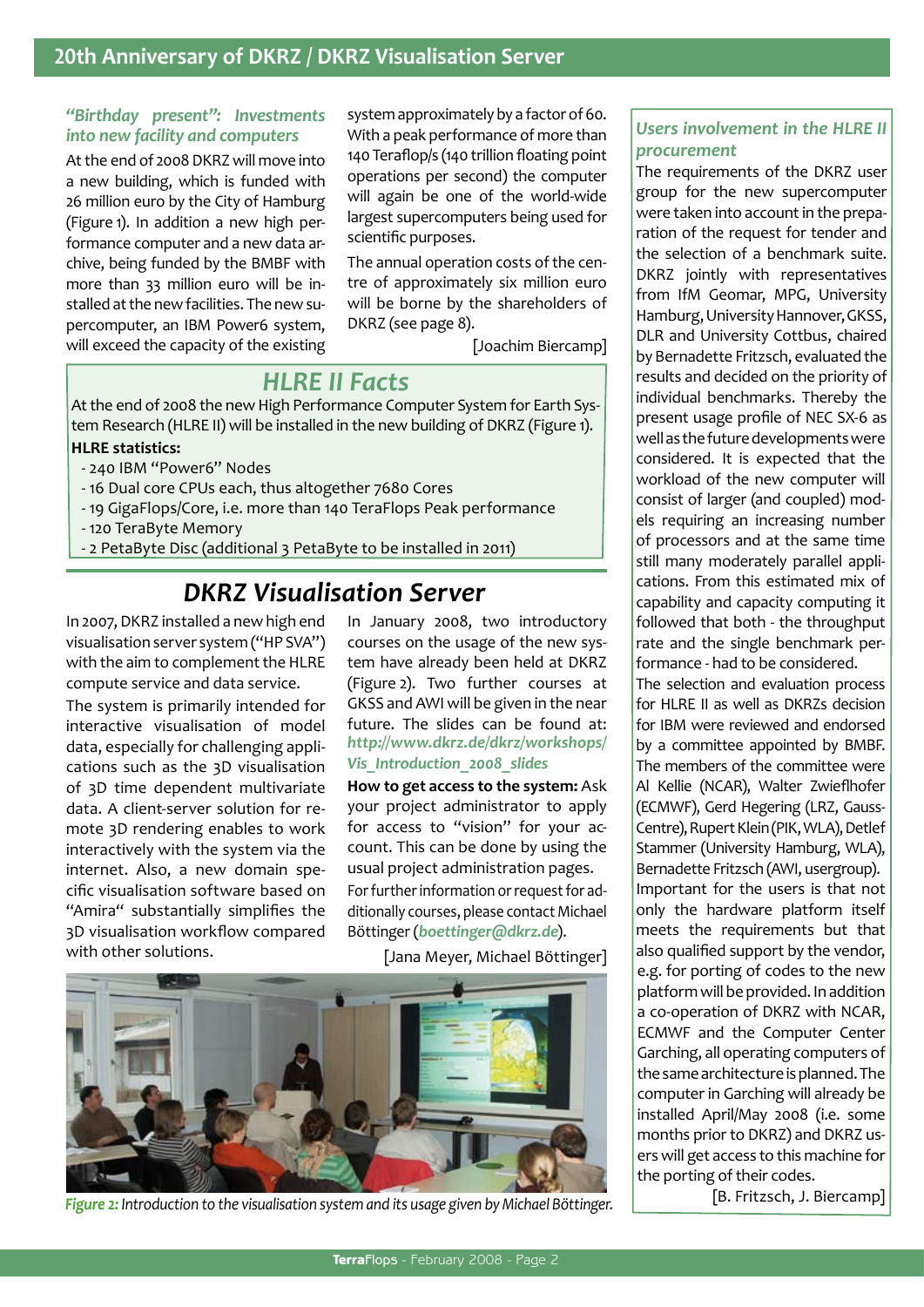# *Regional Climate Simulations of Climate Local Model (CLM)*

## *- A short summary of the CLM - workshop activities -*

In December 2007 the Service Group Adaptation (SGA) organized the "CLM – workshop and contact forum" which was held to present the CLM regional climate simulations performed by Model & Data group. The CLM – workshop and contact forum was addressed to the project partners of the funding priority of 'klima*zwei* – Research for Climate Protection and Protection from Climate Impacts', the CLM – Community as well as other interested scientists and players in practice.

Topics presented on the workshop were the tasks of SGA, the regional model CLM and its history, its configuration and further

development. A special focus was set on the quality control of the CLM data in the database and the detailed quality control at the CLM-working group of BTU Cottbus. The use of regional climate model data was explained and useful examples were shown. SGA initiated the workshop and gave advice in understanding, interpretation and use of regional climate model data for the adaptation projects of klima*zwei* and KLIMZUG (Funding priority of the German Federal Ministry of Education and Research, BMBF). Additionally SGA focused on better communication between scientists of different fields and players



*Figure 3: Shown is the 30-year mean (2001-2030) of the annual sum of total precipitation for the A1B\_1 scenario simulated by the global model ECHAM5/MPI-OM and by the regional model CLM for Europe only.*

in practice. During the contact forum there was a lot of time for discussions and questions between approximately 100 scientists and application oriented players. Several posters were prepared by SGA and CLM – Community to present the CLM model, first results of CLM simulations and available observational data of DWD (Deutscher Wetterdienst). Different animations of the CLM – simulations have been shown to illustrate possible future climate changes of 2m-temperature and precipitation. More information about the workshop presentations, posters and animations is found on the SGA homepage:

#### *http://sga.wdc-climate.de*

The Climate Local Model calculates the West European climate of recent and future decades from 1960 to 2100 in about 20 km horizontal resolution (0.165 deg.). The CLM simulation of the recent climate and the IPCC scenarios A1B and B1 are directly driven by results from the coupled ocean atmosphere model ECHAM5/MPI-OM. The recent climate is simulated in 3 versions and the IPCC scenarios A1B and B1 are simulated in 2 versions, respectively. One example is shown in Figure 3: the climatological mean (2001-2030) of the annual sum of total precipitation for the A1B 1 scenario. More information about the CLM simulations, the experiment plan and further data products is located on the homepage of SGA (Service Group Adaptation, *http://sga. wdc-climate.de*). Please choose the topic "CLM regional climate model community runs".

The data of the CLM simulations is provided free of charge to all interested users via the CERA data base. Please contact *sga@dkrz.de*  for user access.

[Elke Keup-Thiel]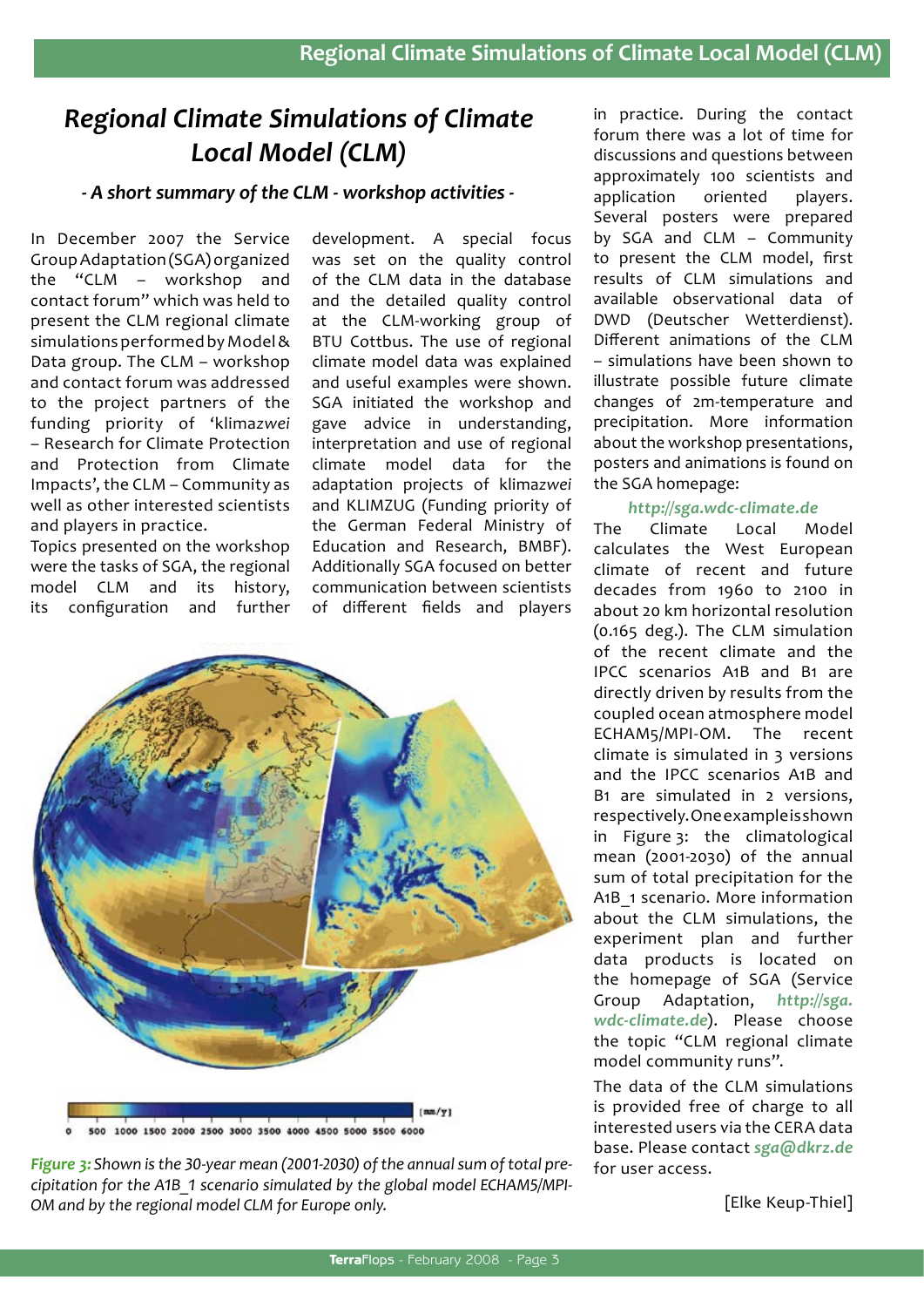# *Global and Regional Ocean Data Syntheses*

[Armin Köhl, Nuno Serra, and Detlef Stammer, Institute of Oceanography at the University of Hamburg ] *http://www.ifm.uni-hamburg.de*

For understanding future or ongoing changes in the World Ocean, synthesis methods are necessary that combine dynamical concepts, as formulated by numerical models, with observed data. This optimal description of the changing circulation and their associated forcing fields using a data assimilation technology is also called reanalysis. Several such reanalyses are currently available but only very few exist that span a time period considerably longer than one decade, which is necessary to address climate relevant problems. Among those, only the GECCO synthesis (Köhl and Stammer, 2007), spanning the region 80°S-80°N on a 1° grid, uses a dynamical consistent assimilation method that does not introduce artificial sources and sinks of momentum, heat or freshwater. This assimilation is based on the MIT model (Adcroft et al., 2002) and uses the adjoint method to bring the trajectory of the model into consistency with all available oceanic observations over the last 50 years. To this end, the initial conditions of the model, the surface forcing fields as well as freshwater fluxes from river runoff and ice sheet melting, become adjusted in an optimal way.

The geographical pattern of surface warming from climate change scenarios reveals a clear focus of the warming at high northern latitudes (IPPC report, 2007). Likewise, largest changes in the ocean are expected to happen in the polar regions, ultimately affecting the water mass formation in the subpolar North Atlantic and thus the thermohaline circulation. These changes will crucially be determined by changes in the cryosphere. In order to properly address the dynamics of these components, the configuration of the GECCO syntheses was modified to additionally include the Arctic and a sea ice model on a slightly finer

grid. To be truly global the model now uses a cube sphere topology (GECCO2 hereafter) which is shown in the top part of Figure 4a including a schematic overview of the OpenMPI communications. Since the size of each box is only 90x90 gridpoints, the vector length is too short for this configuration to run efficiently on the NEC SX-6. However, the Sun *Tornado cluster* is ideally suited for this configuration since it accommodates relatively small



*Figure 4: (a) Cube sphere topology including communication and mapping of sea surface temperature on the globe for the GECCO2 set-up. (b) Average sea surface temperature (colour scale) and sea ice concentration (greyscale – values between 0 and 100%) for September 2007 from the NorDAtlantik 1/6th degree model.* 



*Figure 5: Anomaly of the 1000 meters overturning at 26°N from the 1/6th degree NordAtlantik model (black), the 1 degree GECCO2 forward model (red) and the 1 degree GECCO data assimilation (iteration 23) model (green). Dashed lines show one standard deviation of the overturning anomaly in the high resolution model. All quantities are smoothed with a 1 year running aver*age to remove the annual cycle. Blue crosses correspond to the Bryden et al. *(2005) estimates of the 1000 m overturning at 25°N.*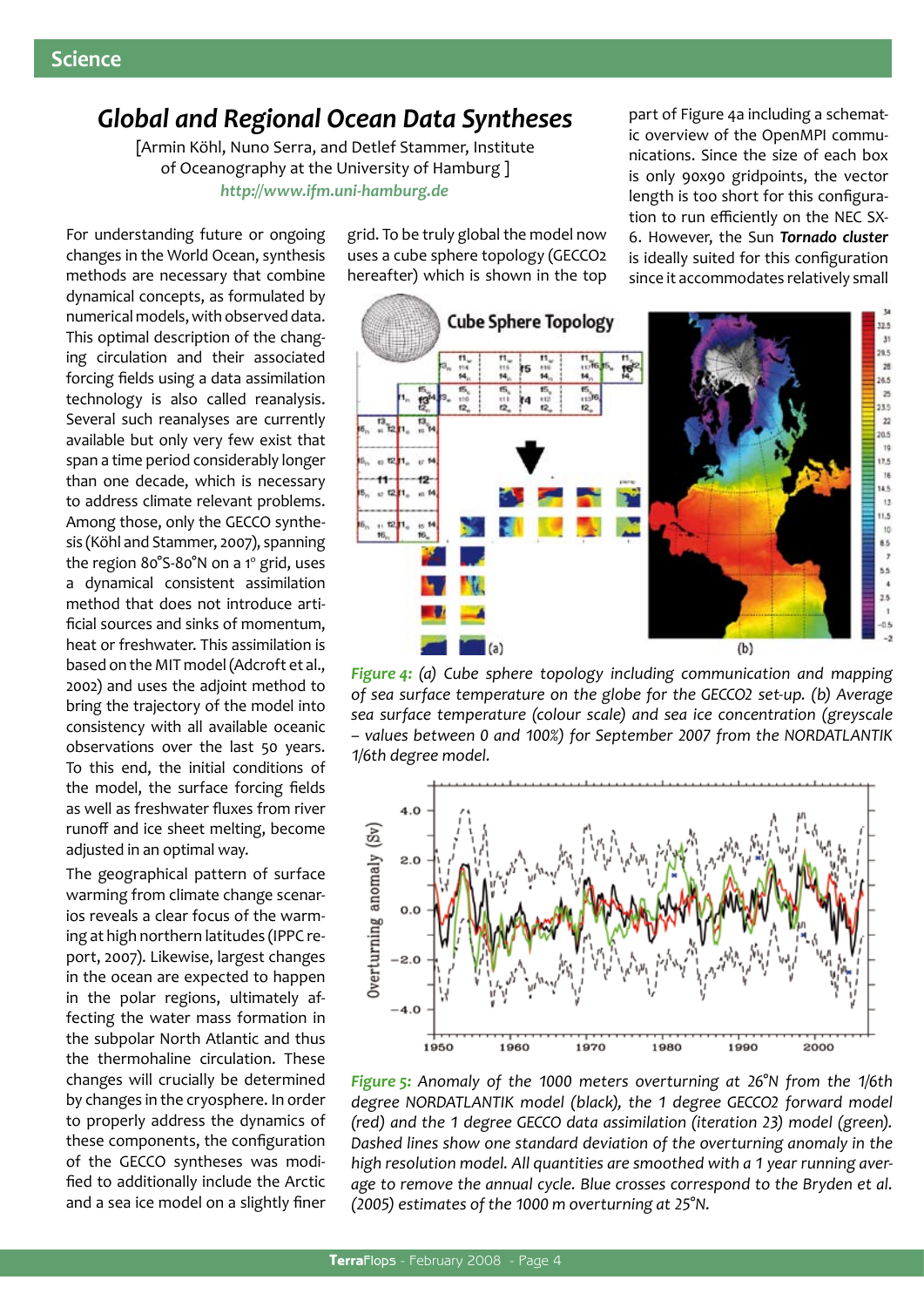tile-sizes. Hence, 72 cores can be used without loosing efficiency.

In a parallel higher resolution but regional effort in the framework of the BMBF/CLIVAR project NORDATLANTIK (*http://www.zmaw.de/NORDATLANTIK. 105.0.html*), a sea ice-ocean circulation model was set-up with a horizontal resolution of 1/6th of a degree for the Atlantic region north of 30°S including the Nordic Seas and the Arctic Ocean (Figure 4b). Both new models are forced at the surface by fluxes of momentum, heat and freshwater computed using the 1948- 2007 NCEP reanalysis atmospheric state and bulk formulae. The bulk formulae and the sea ice model require additional communication and limit, even in this large domain model (750x864x50 grid points), the number of efficiently usable nodes on the NEC SX-6 was limited to

three. On the other hand, 120 cores can efficiently be used on the Sun Tornado cluster, resulting in about twice the performance than that on the SX-6.

Both model runs are now being analysed and prepared to initiate the data assimilation procedure that will lead to a synthesis of the circulation over the past 60 years at two different horizontal resolutions. We show here the variability of the 1000 m meridional overturning circulation (MOC) at 26°N over the past 60 years. Three model solutions are here presented (Figure 5): the eddy permitting "NORDATLANTIK" solution (black), the 1o data assimilation GECCO run of Köhl and Stammer (green) and the  $1^\circ$ GECCO2 forward run (red). For comparison, the Bryden et al. (2005), estimates of the same quantity at 25°N are superimposed (blue crosses). The estimates from in-situ data fall within one standard deviation of the NORDATLANTIK model MOC (shown by dashed lines). Computational requirements for state estimation are much larger (about a factor of 100) than for pure forward simulations. Therefore, even though simulating one year of GECCO2 takes only slightly more than 2 hours, a 60 years long estimation is just about to become feasible.

#### *References*

Adcroft A. and J.-M. Campin, P. Heimbach, C. Hill and J. Marshall 2002: Mitgcm Release 1, *http://mitgcm.org/sealion*.

Bryden H. L., H. R. Longworth, and S. A. Cunningham, 2005: Slowing of the Atlantic meridional overturning circulation at 25N, Nature, 438, 655-657.

Köhl A. and D. Stammer, 2007: Decadal Sea Level Changes in the 50-Year GECCO Ocean Synthesis, J. Climate, in press.

# *Linux cluster "Tornado" in action*

Since April 27th last year, a Linuxbased cluster named *Tornado* is available to DKRZ shareholders. The Tornado system comprises 256 compute nodes, each with four processor cores operating at 2.6 GHz, and 5 head nodes, each with 16 processor cores operating at 2.6 GHz. All nodes of the cluster are connected through a double-data-rate Infiniband network, and disk storage is provided by a 130 TB high-performance Lustre filesystem.

The most important climate models of the Max Planck Institute for Meteorology have been ported to the Tornado system, and relative performance estimates for these models running on

*Table 1:* Relative Performance estimates for climate models running on Hurrikan and Tornado.

|                  | <b>Hurrikan</b>    | Tornado                      |
|------------------|--------------------|------------------------------|
| ECHAM5           | 1.00<br>$(8$ CPUs) | 1.66<br>$(80 \text{ cores})$ |
| <b>MPI-OM</b>    | 1.00<br>(8 CPUs)   | 0.86<br>$(96 \text{ cores})$ |
| Coupled<br>Model | 1.00<br>(8 CPUs)   | 1.38<br>$(68 \text{ cores})$ |

Tornado compared to Hurrikan (NEC SX-6) are summarized in Table 1. However, tuning and adaptation efforts for the mentioned models are still in progress, and the given performance figures are subject to change. As can be seen from Table 1, each Tornado processor core is considerably weaker than one Hurrikan processor. On the other hand, the Tornado system exhibits better scalability, and thereby enables the number of used processors to be more easily adapted to the problem and/or other objectives.

As reported on page 2 of this issue, the contract has been signed for the HLRE II system, which is to replace the current Hurrikan. Conceptually, the HLRE II will be similar to the Tornado system, i.e., using scalar processors, cache-based memory systems, and an Infiniband interconnect. Consequently, by adapting performance-sensitive software so as to run efficiently on Tornado, the resulting programs are expected to run efficiently also on the HLRE II. The availability of the Tornado system thus represents an opportunity to embark upon the adaptation and tuning of programs for the HLRE

II well *in advance* of its arrival.

From a performance-programming perspective, the main difference between vector supercomputers and scalar supercomputers is that the former have flat, but heavily interleaved memory systems, whereas the latter have multilevel cache-based memory systems. For this reason, efficient use of vector supercomputers requires that the same memory bank is not accessed too frequently in each sufficiently long period of time. Efficient use of scalar supercomputers, on the other hand, requires that only a limited number of memory locations be accessed during each sufficiently long period of time. Performance-promoting programming styles therefore differ noticeably between vector and scalar supercomputers, and adapting programs to run efficiently on Tornado may therefore require more or less extensive source code changes. Further information about the Tornado system itself is available at:

#### *https://tornado-wiki.dkrz.de/*

and users who need assistance or advice in adapting their programs are encouraged to contact DKRZ user support (see page 8 for contact details).

[N. Peter Drakenberg]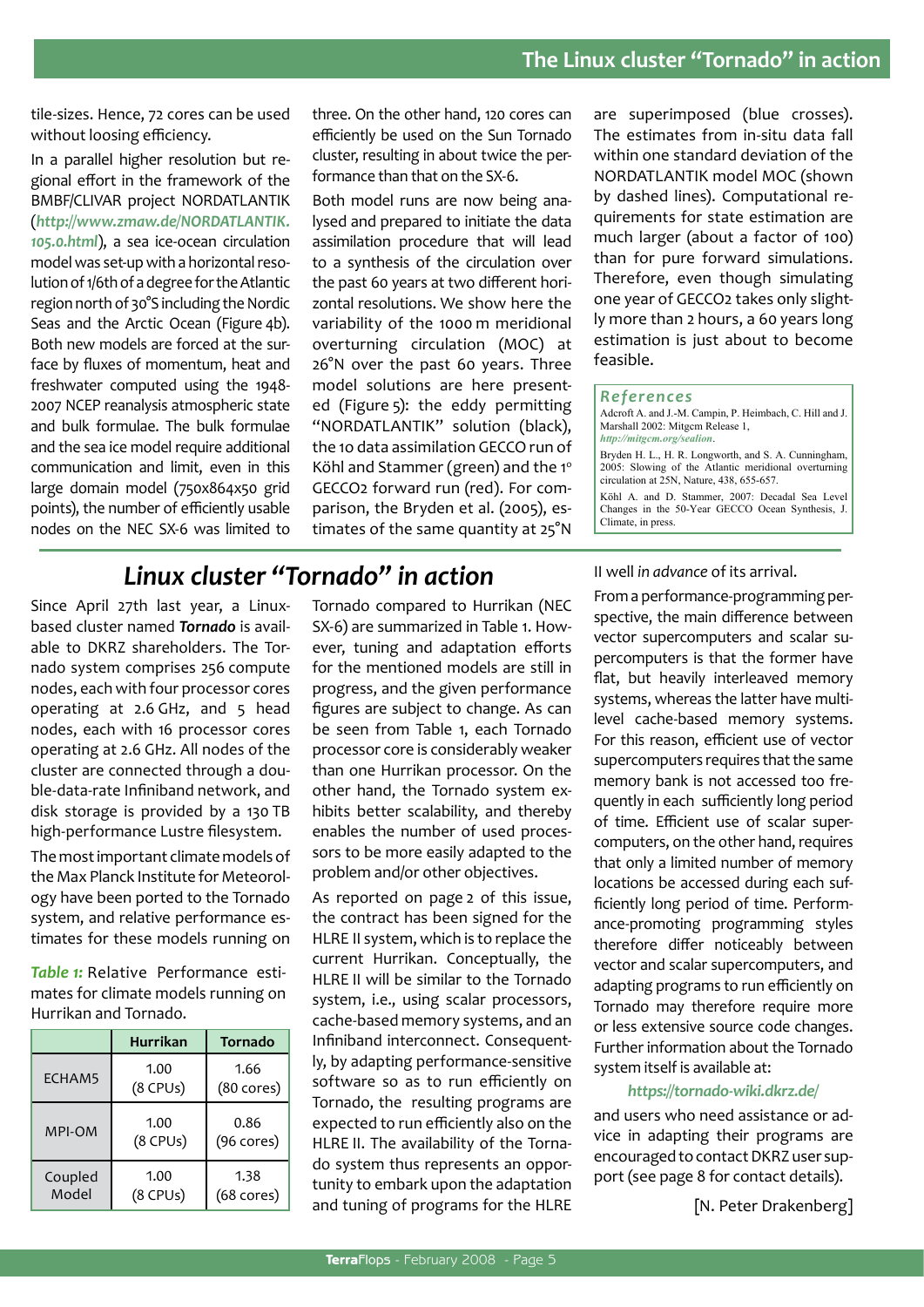# *The Modelling and Data Environment of M&D: Integrating Modelling and Data Infrastructure (IMDI)*

The PRISM project aimed at the establishment of a climate research network in Europe. An important step towards this goal was considered the development of a common, flexible, efficient, portable, and user friendly infrastructure software under standardised coding conventions. Since the end of PRISM, M&D continues to use, maintain, and develop the infrastructure software developed during PRISM with a focus on the integration of data aspects. The 'Integrating Modelling and Data Infrastructure' (IMDI) includes the PRISM 'Standard Compile Environment' (SCE) and the 'Standard Running Environment'

(SRE) in a more comprehensive modelling environment offering also graphical experiment monitoring, meta data management, pre- and post-processing of model I/O, as well as archiving and database filling facilities (*http://mad.zmaw.de/imdi*). A prominent example of use is the dynamical downscaling for Europe of the IPCC AR4 climate projections 20C3M, SRESA1B, and SRESB1 produced with the global climate model ECHAM5/MPI-OM and with the regional climate model CCLM (*http://mad.zmaw.de/projects-atmd/sg-adaptation*). The environment offers the flexibility to run different tasks (e.g. pre-processing of the

global input data or post-processing of the CCLM output) synchronously in the same chain as the proper model integration or in separate chains. The experiments can be run in a single computing environment or in a distributed environment (e.g. Linux ia64 nodes at DKRZ and SX-6 node at the HLRS, University Stuttgart). Configuration is by keyword specification. Another example is the COSMOS Earth System model (*http://cosmos.enes. org*). IMDI provides an environment with a common look and feel for a number of different coupled combinations including standalone models.

For more information please contact: *model@dkrz.de*.

[Stephanie Legutke]

# *New land use data in CERA*

Humans have substantially modified the Earth's land cover, especially by transforming natural ecosystems for use in agriculture. In pre-industrial times, this expansion of managed land was probably the dominant process by which humankind altered the Earth system, but little is known about its extent, timing, and spatial pattern. A new data set developed at the Max Planck Institute for Meteorology has now made progress in this direction by reconstructing spatially explicit changes in global land use and land cover over the last millennium.

The data set is based on published land use maps for the last three centuries. For earlier times, a country-based method is developed that uses population data as a proxy for agricultural activity. With this approach, the extent of permanent cropland and pasture and the resulting changes of natural vegetation are consistently estimated since AD 800 (Figure 6). An area of about 5 million km² is found to be transformed to agriculture between

AD 800 and 1700, slightly more to cropland (mainly at the expense of forested area) than to pasture (mainly at the expense of natural grasslands). Historical events such as Black Death in Europe are found to lead to considerable dynamics in land cover change, especially on regional scales.

The reconstruction can be used with

global climate and ecosystem models to assess the impact of agricultural activity on the Earth system throughout the last 1200 years. An important application will be in the Community Simulations of the last Millennium (see TerraFLOPS 8). The historical land cover reconstruction is available for scientific use from the CERA database (DOI: 10.1594/WDCC/ RECON\_LAND\_COVER\_800-1992).

[Julia Pongratz]



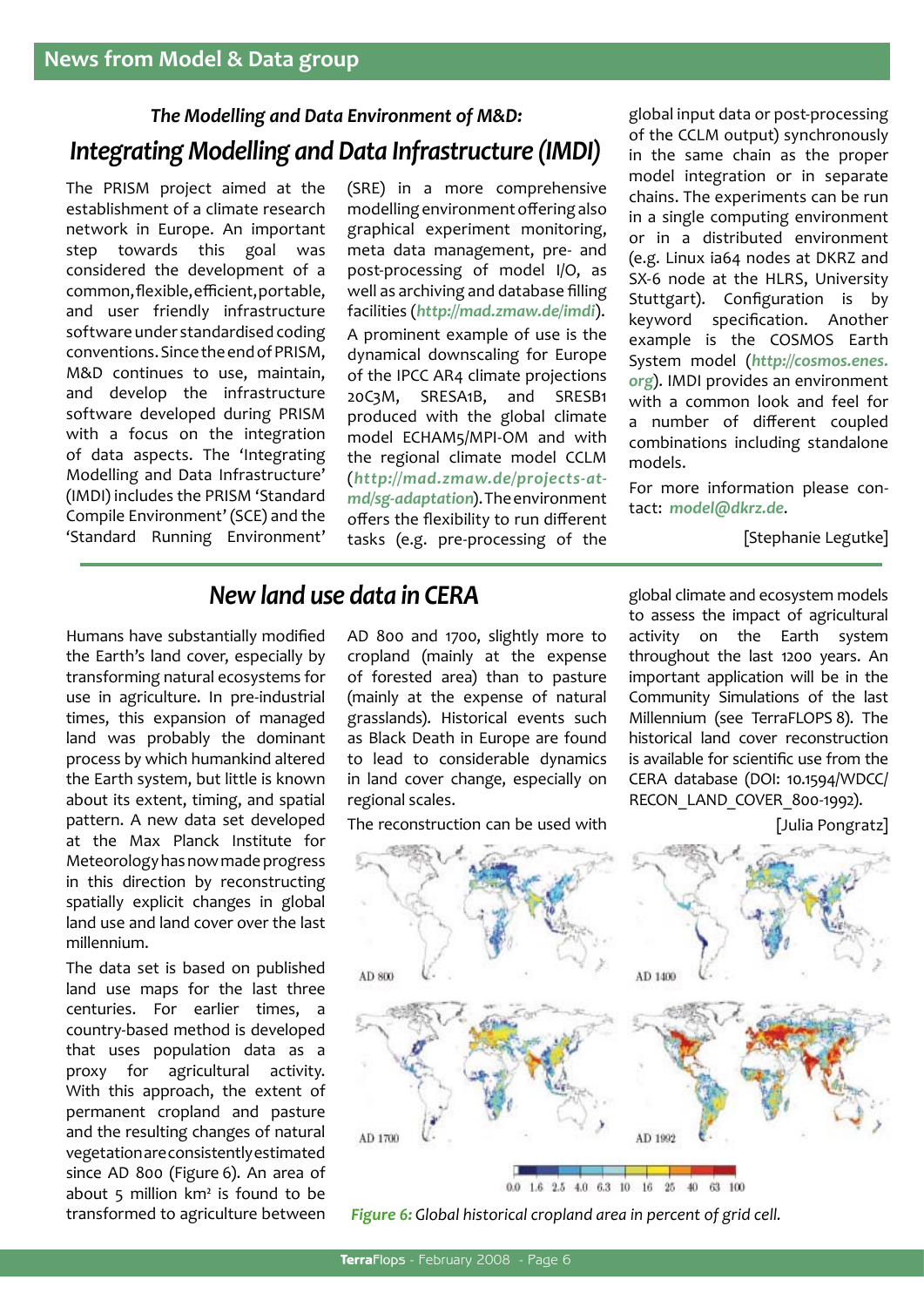## **News from Model & Data group / News**

# *New dataset search functionality for the CERA Web-Interface*

The CERA user interface has been enhanced with a new search functionality (Figure 7). It offers an easier way to find specific datasets within the CERA database by specifying multiple search keys. Users can now select one or more search values from given lists or even enter their own values to specify predefined parts of the (available) metadata.

List-of-values based search keys are : Topic, Projects, Keywords and Aggregation.

Each list-of-values is generated depending on previously selected keys, thereby assuring that only existing combinations of search values can be selected.

Free text search (including wild

### **KlimaCampus Hamburg**

The University of Hamburg, the Max Planck Institute for Meteorology, the GKSS Research Centre and DKRZ, jointly with the Federal Maritime and Hydrographic Agency and the German National Meteorological Service, successfully applied for an interdisciplinary excellence cluster focussing on Integrated Climate System Analysis and Prediction (CliSAP). The approval of CLiSAP is associated with a grant of 25 million euro by the Federal Government over the next 5 years and further 9 million euro by the City of Hamburg. CLiSAP focuses on four research areas: the analysis of ongoing and past climate changes, regional consequences of climate change especially for the German coastal regions, weather and climate prognoses over a broad range of space and time scales and beyond the year 2100 and the impact of human activity on the atmosphere. The Research Areas are supported by research platforms such as DKRZ and Central IT Services, wind tunnel

and laboratory equipment, a model development platform and a climate

cards) is available for the following search keys:

- Contact information (e. g. person, institute)
- General dataset information (e.g. dataset name, summary, quality)
- Temporal Coverage

For best results, it is recommended to use the free text search options prior to the list-of-values based options.

The (dataset) search page is accessible from the CERA portal page at:

*http://cera.wdc-climate.de/* ('CERA user interface' -> '*Find datasets*') or at

#### data center.

Further information about CLiSAP is available at: *www.clisap.de* and *www.climacampus.de*

[Jana Meyer]

### **Call for Consortial Runs**

DKRZ, M&D and the scientific steering committee (WLA) welcome new applications for consortial runs (*Konsortialrechnungen*). These are large modeling efforts which typically need up to 25% of DKRZs (considerably increasing, see page 2) computing resources for several months.

These calculations have to accomplish a number of requirements to be approved by WLA:

- •The requested calculations are basis for a major research activity in Germany and must be specified in consensus with the related scientific community.
- •The suggested numerical model, preferably a community model, must cover some criteria with respect to validation and documentation, the executable version must be included into the M&D model repository and an HLRE optimised code must be available.
- •The resulting earth system model data are generally available in the



*Figure 7: Screenshot of the new dataset search functionality*

*http://cera-www.dkrz.de/WDCC/ui/ findDatasets*.

[Michael Kurtz]

database system of the World Data Centre for Climate (WDC-Climate) just after the calculations and the data quality assessment are completed.

After approval and assignment of HLRE resources the consortial runs will be performed by the responsible scientific institute in cooperation with M&D. Examples of such calculations are the German contribution to the last IPCC assessment report (AR4), the subsequent CLM (regional) climate scenario calculations and the ongoing Millenium-Experiment calculating the climate of the last 1000 years.

A written application should be sent to Michael Lautenschlager (*michael. lautenschlager@zmaw.de*) and Joachim Biercamp (*biercamp@dkrz.de*). The decision on the allocation of resources will be taken by WLA at its annual meeting in summer.

[M. Lautenschlager, J. Biercamp]

### **News from WLA**

Prof. Rupert Klein retired from the WLA Committee. His follower should be appointed at the next WLA meeting. Prof. Detlef Stammer (IfM, University Hamburg) takes over his position in the Executive Board.

[Jana Meyer]